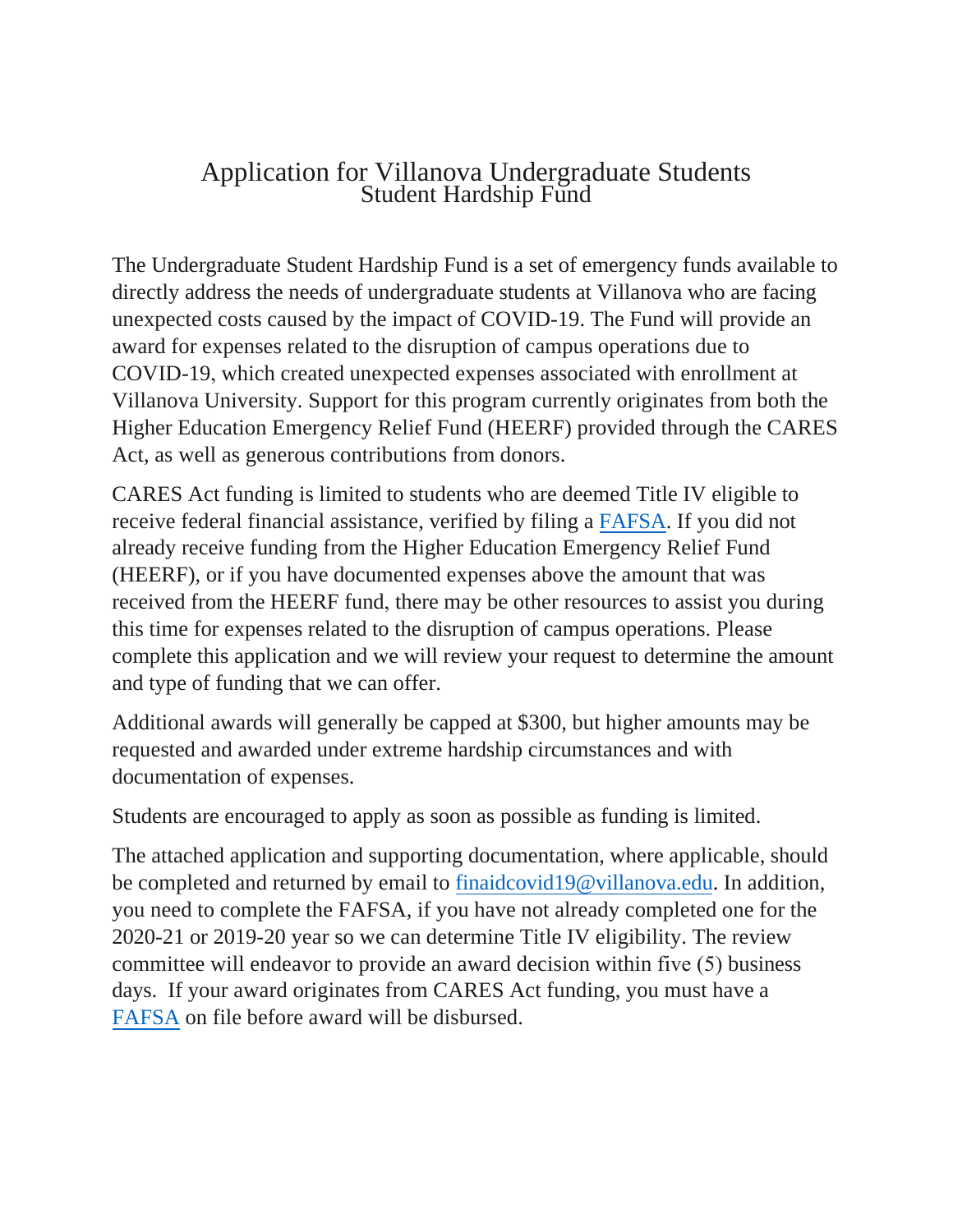## Application for Villanova Undergraduate Students Student Hardship Fund

|                                                                                                                                                                                                                                                   | VU ID Number                                                                                                                                                                                                                                                              |
|---------------------------------------------------------------------------------------------------------------------------------------------------------------------------------------------------------------------------------------------------|---------------------------------------------------------------------------------------------------------------------------------------------------------------------------------------------------------------------------------------------------------------------------|
| VU Email Language and the contract of the contract of the contract of the contract of the contract of the contract of the contract of the contract of the contract of the contract of the contract of the contract of the cont                    | $\qquad \qquad \text{Collect} \qquad$                                                                                                                                                                                                                                     |
| Were you registered in Spring 2020?<br>Were you in an online-only program in Spring 2020?<br>Will you be registered for Fall 2020?                                                                                                                | <b>YES</b><br>NO<br>NO<br><b>YES</b><br><b>YES</b><br>NO                                                                                                                                                                                                                  |
|                                                                                                                                                                                                                                                   |                                                                                                                                                                                                                                                                           |
| Please select a category that best matches your need for emergency funds:<br>Job loss as a result of Coronavirus National Emergency<br>For which of the following categories are you seeking assistance?<br>Food<br>Housing<br><b>Health Care</b> | Temporary furlough as a result of Coronavirus National Emergency<br>Medical expense as a result of Coronavirus National Emergency<br>Additional/other expense as a result of Coronavirus National Emergency<br><b>Course Materials</b><br>Technology<br>$\Box$ Child Care |
| How much are you requesting?                                                                                                                                                                                                                      |                                                                                                                                                                                                                                                                           |
|                                                                                                                                                                                                                                                   | Did you complete a 2019-2020 Free Application for Federal Student Aid (FAFSA)   YES<br><b>NO</b>                                                                                                                                                                          |
| FAFSA.                                                                                                                                                                                                                                            | If no, you can complete a 2019-20 FAFSA before June 30, 2020 or complete a 2020-21 FAFSA if applying<br>for funding after this date. Note, it takes about 3 -5 days for the University to receive the results of the                                                      |
|                                                                                                                                                                                                                                                   | Do you plan to file a Free Application for Federal Student Aid (FAFSA) to show eligibility for CARES                                                                                                                                                                      |
| Act funding?                                                                                                                                                                                                                                      | <b>YES</b><br>NO                                                                                                                                                                                                                                                          |